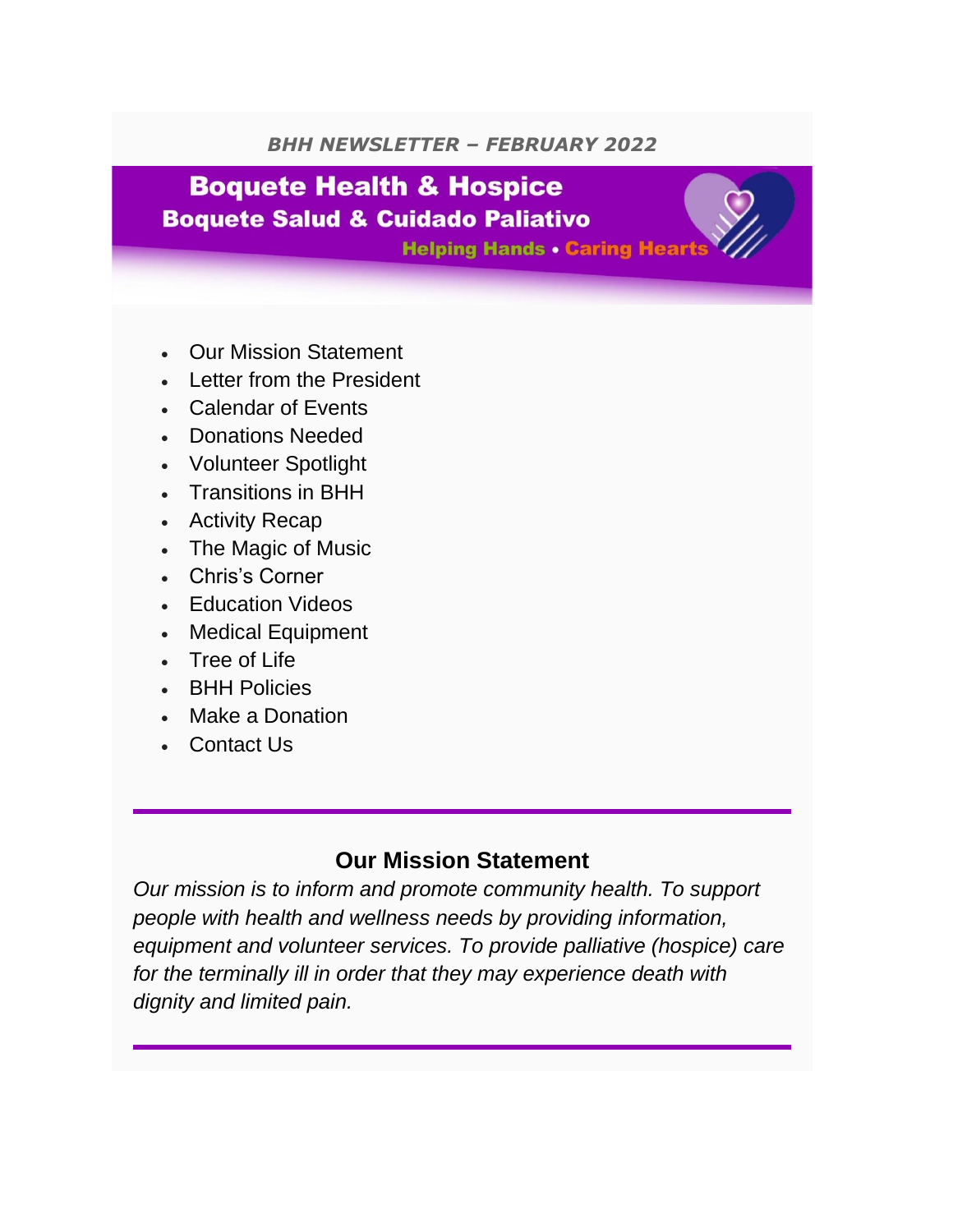## **Letter from the President**

Dear Friends,

Panama continues to struggle with the Covid pandemic, but cases appear to be dropping rapidly. The Covid virus has, for two years or more, hampered one of our primary services, patient care. We cannot go into the homes of people who need our care and support. But masks are coming off in the US and we hope that in the not-too-distant future we will be free of the worst of the virus and can resume one of our core functions.

Our patient care coordinators Bev Tyler and Craig Gatrel have been receiving distress calls from people having difficulty dealing with the emotional effects of the virus. Many of these calls are from caregivers who need our support. Bev and Craig are doing an excellent job of handling these calls, but report that the telephone is no substitute for personal contact.

As a result of these calls we have identified some vital areas which need our attention. We are in the process of exploring the idea of offering specific support groups. This is an exciting initiative. More later.

Meanwhile, the beat goes on. At the end of January we completed our new training for the second time with great results. Patient care coordinator Greg Gatrel and former president, now treasurer, Lesley Hughes, led the workshop again. I attended and it was very educational. Our original training focused mostly on patient care. Our new training focuses on what Boquete Health and Hospice support does and how our teams operate, and offers volunteers a great way to see how they can participate in our community efforts without necessarily being involved in direct patient care. It is a wonderful and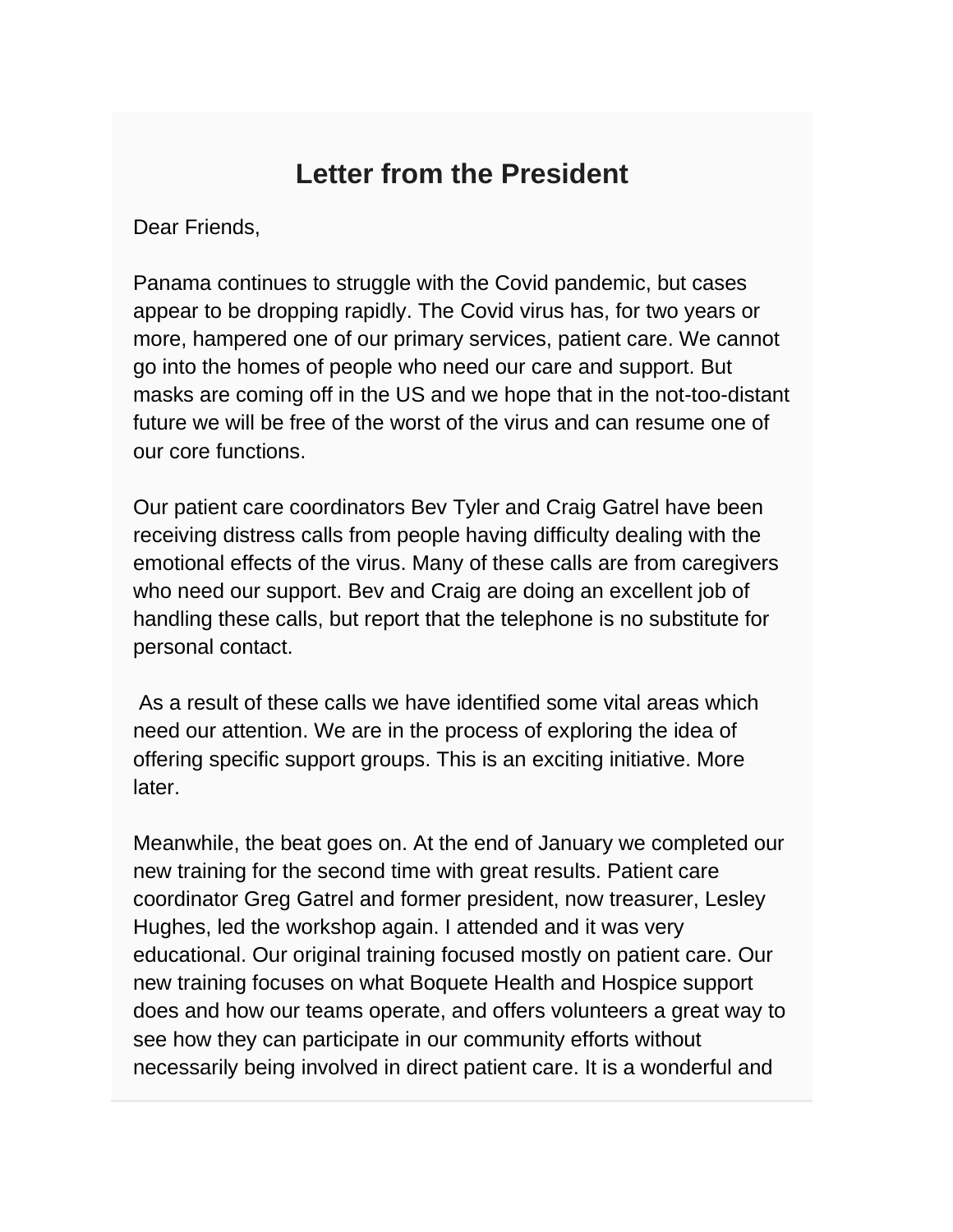intelligent update. This training was joined by some very skilled and dedicated new volunteers, and as a result we have a new training team and a new patient care coordinator. Both of our current patient care coordinators will be out of the country at the same time soon so this is great news!

Our technical team has been very busy too, and we now have a new and updated website which can be viewed in Spanish or English. Please have a look at [Boquetehealth.org!](https://www.boquetehealth.org/) In addition, Chris McCall and his team are creating a database program to handle all the data we are currently hand-archiving. This will be a great boon to our patient care coordinators and our team leaders.

And so, despite Covid, our work goes on. Our teams are busier than ever providing equipment, health support, and educational services to the community. It is a wonderful and dedicated group of volunteers.

John Earle, **President** 

## **Calendar of Events**

- March 2 Council Meeting (Zoom)
- March 9 General Meeting (Zoom)
- April 20 Being Prepared for End of Life in Boquete Workshop (Zoom)
- May 13, 14 and 15 Art Show and Auction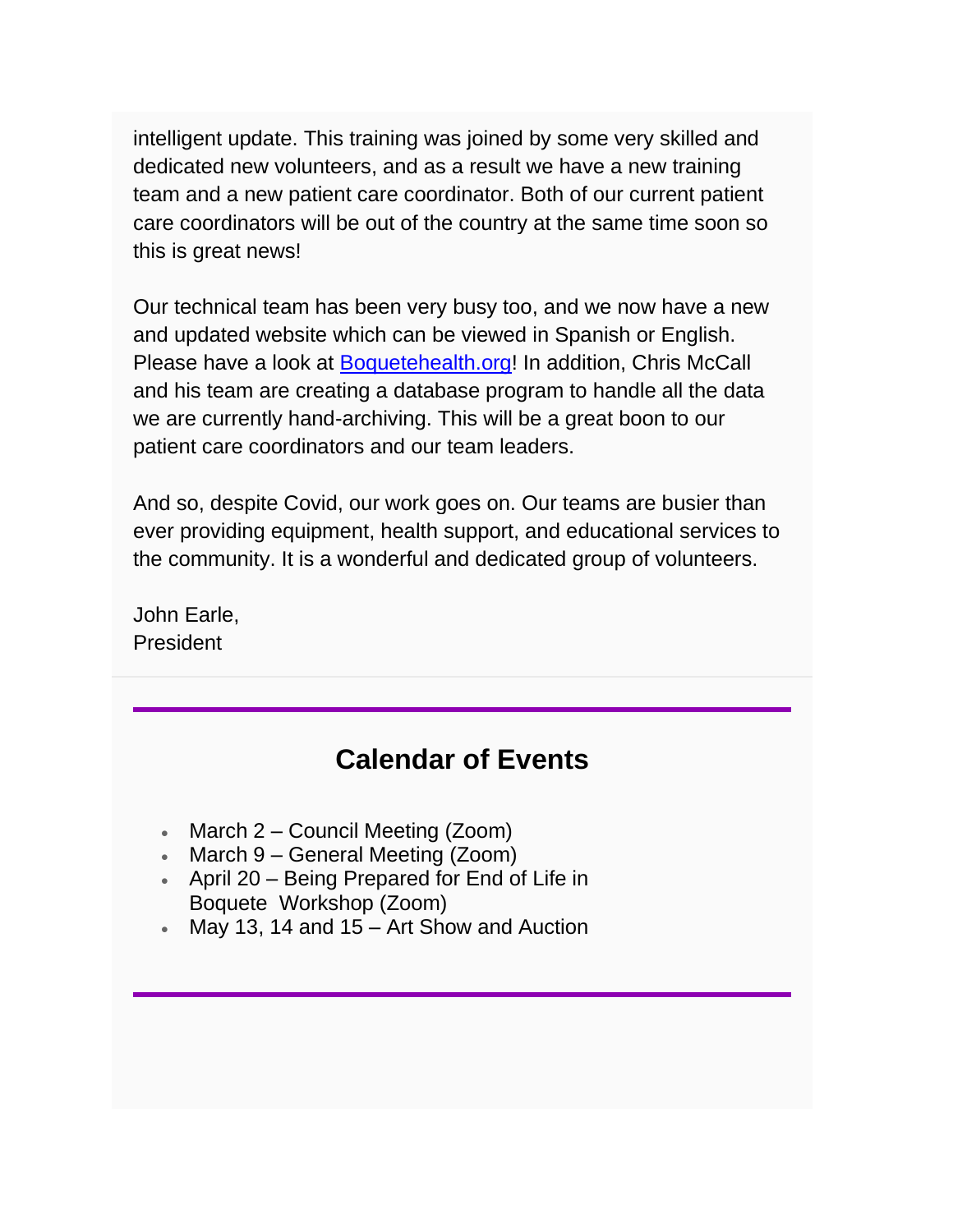## **Donations Needed!**

After two years of Covid-19 and the fact that Boquete Health and Hospice has been unable to hold ANY of its usual fundraisers, there is concern that the community may have forgotten about us. For the first time ever, current donations do not even match our expenses! Unfortunately, this is happening as our services in the community are more in need than ever before. While we continue to provide much needed services, we need some financial help to keep this important community function going smoothly.

#### **Please help today by:**

- Making a PayPal or credit/debit card donation via our website at [Boquetehealth.org.](https://www.boquetehealth.org/donate) Follow the prompts there or click the button below.
- Making a donation by direct transfer to our Global Bank account in a direct deposit to:

Boquete Hospice and Health Foundation Global Bank Checking Account #16-101-23071-6

- Making a cash donation at our Tuesday Market table at Tap Out (by the left rear door).
- Making a cash donation when picking up equipment or returning equipment.

Funds go towards purchasing and maintaining our equipment, paying rent on four equipment storage rooms in Alto Boquete, providing blood to those who live in our service area, helping with hospice/home health services as needed or possible, the "Being Prepared for End of Life in Boquete" program, training our volunteers, and promoting our services to the community.

**[Donate Now Please](https://www.boquetehealth.org/donate)**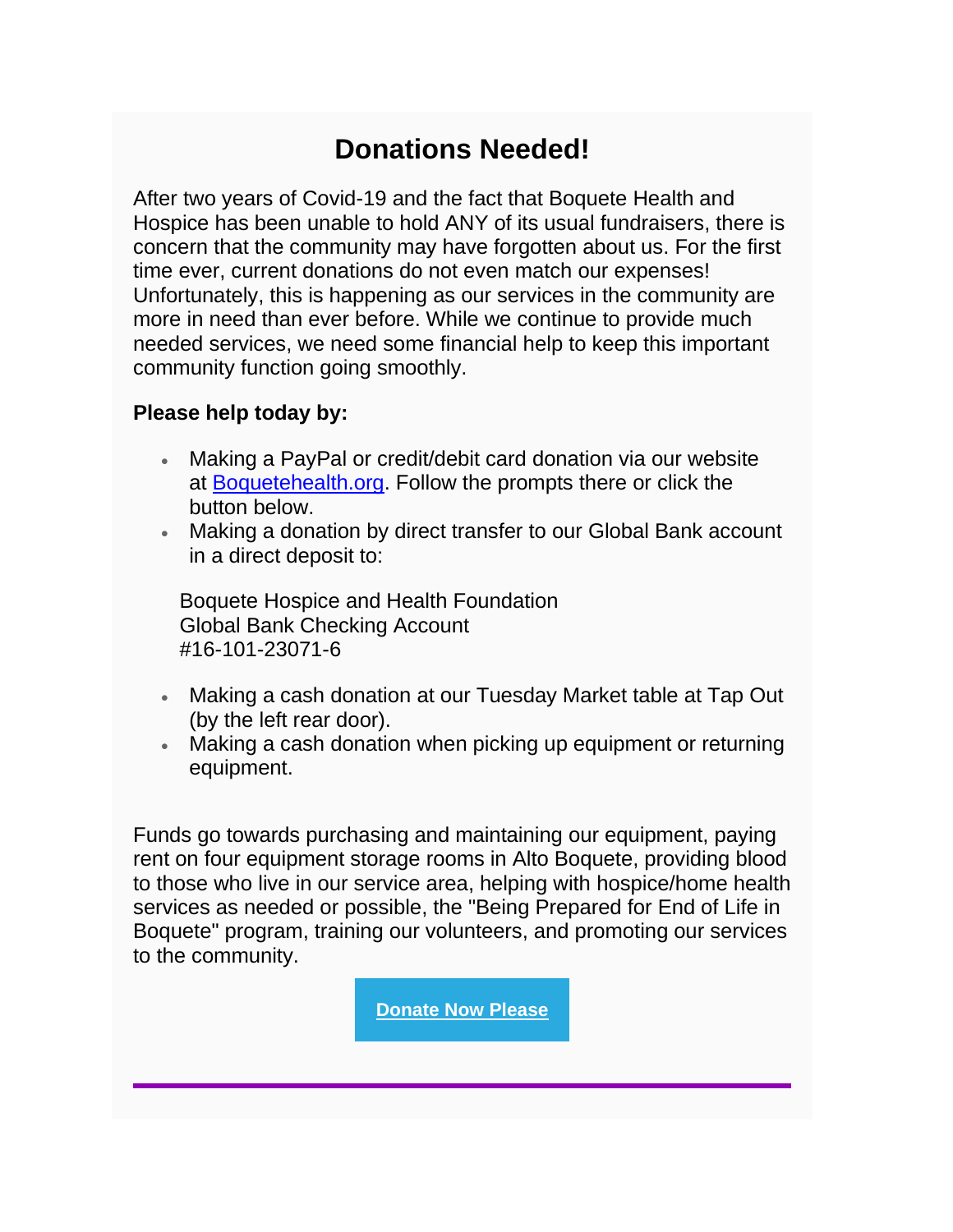**The BHH family extends its sincere gratitude to Sela Burkholder for her years of service and congratulates Sally Zigmond on her new role!**





# **Sally Zigmond**

By Sela Burkholder

Sally has been an equipment volunteer for many years. I was REALLY glad that she stepped up to take my position when it was time for me to retire from my equipment team leader position last year. She has worked endless hours, asking questions and being truly receptive as I passed on to her the methods that had worked for me over the years.

Sally has taken what worked well in the past and tweaked it to become even better to suit the needs of our clients, the team, and the lockers. She has spent lots of time analyzing the equipment and additional things that are in our inventory, and has done an amazing job in her new role. We are grateful that Sally is on the BHH team!

Sally lives half the year in Palmira and the other half in Amherst, MA. In both places she enjoys the outdoors and paints scenes from her bike rides or walks. She is attracted by light and color and her landscapes, which often include farm animals, express the sense of peace she feels in the countryside.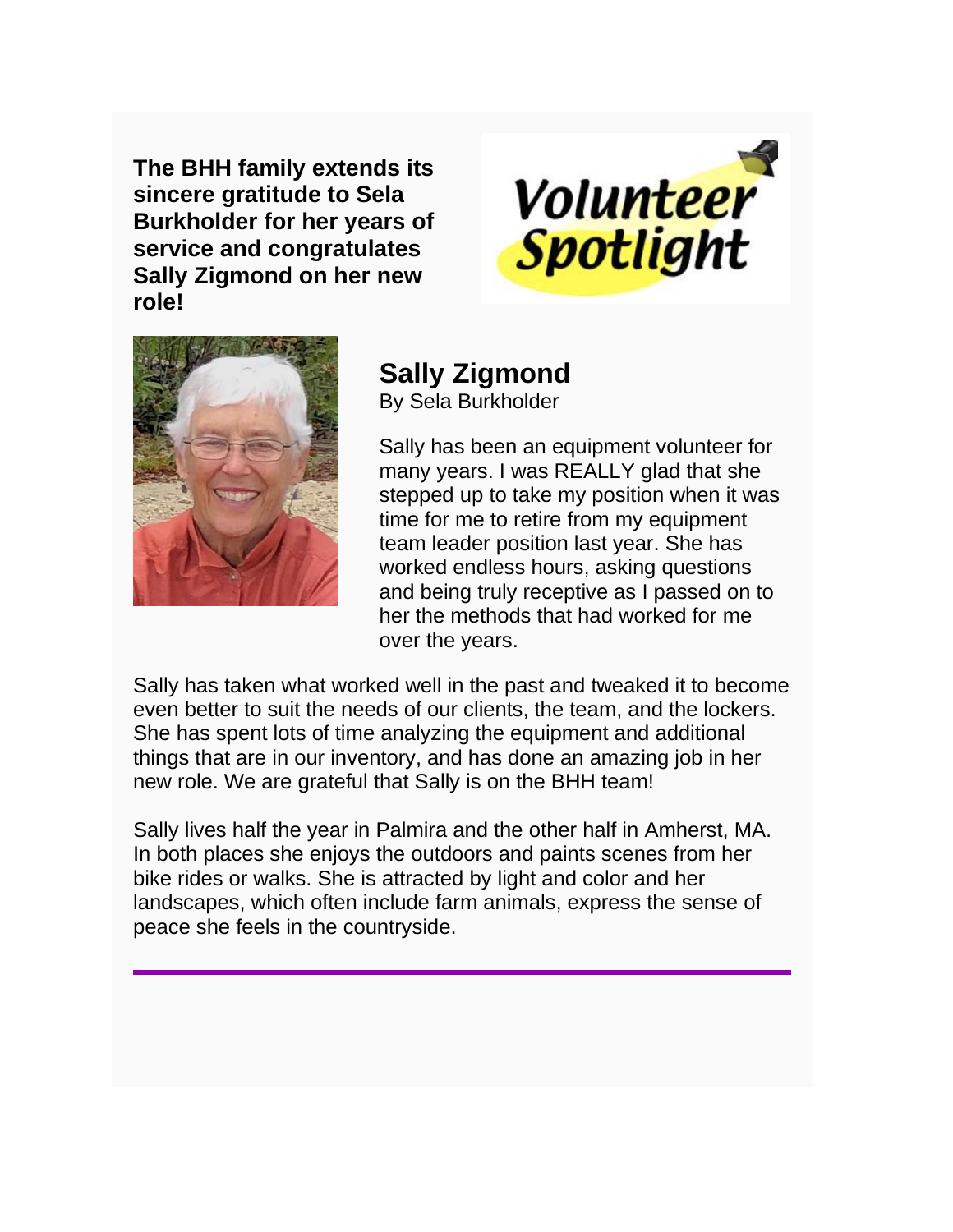# **Transitions in BHH**

#### **Welcome to Our New Volunteers and Team Members!**

Please join us in welcoming our nine new volunteers: Christine Kunert, Dave Nichols, Denise Daniels, Don Norris, Ellen Edmondson, Janice Norris, Juliette Garesche, Natalie Kelly, and Pat Bozanich. They completed the three days of new volunteer training in late January, where they learned what BHH is, how it operates, volunteer requirements, and team opportunities available. Many quickly joined teams and we look forward to their energy and passion in their new roles!



#### **Left to right back row:**

Don Norris, Ellen Edmondson, Juliette Garesche, Pat Bozanich, Dave Nichols, Bev Tyler, and Craig Gatrel.

#### **Left to right front row:**

Janice Norris, John Earle, Natalie Kelly, Denise Daniels, Chris Kunert, and Lesley Hughes.

#### **New Training Team**

Dave Nichols and Pat Bozanich have agreed to become our new training team. Both have experience in training and educating people about organizations. In addition to working with new volunteers, Dave and Pat will provide ongoing volunteer training.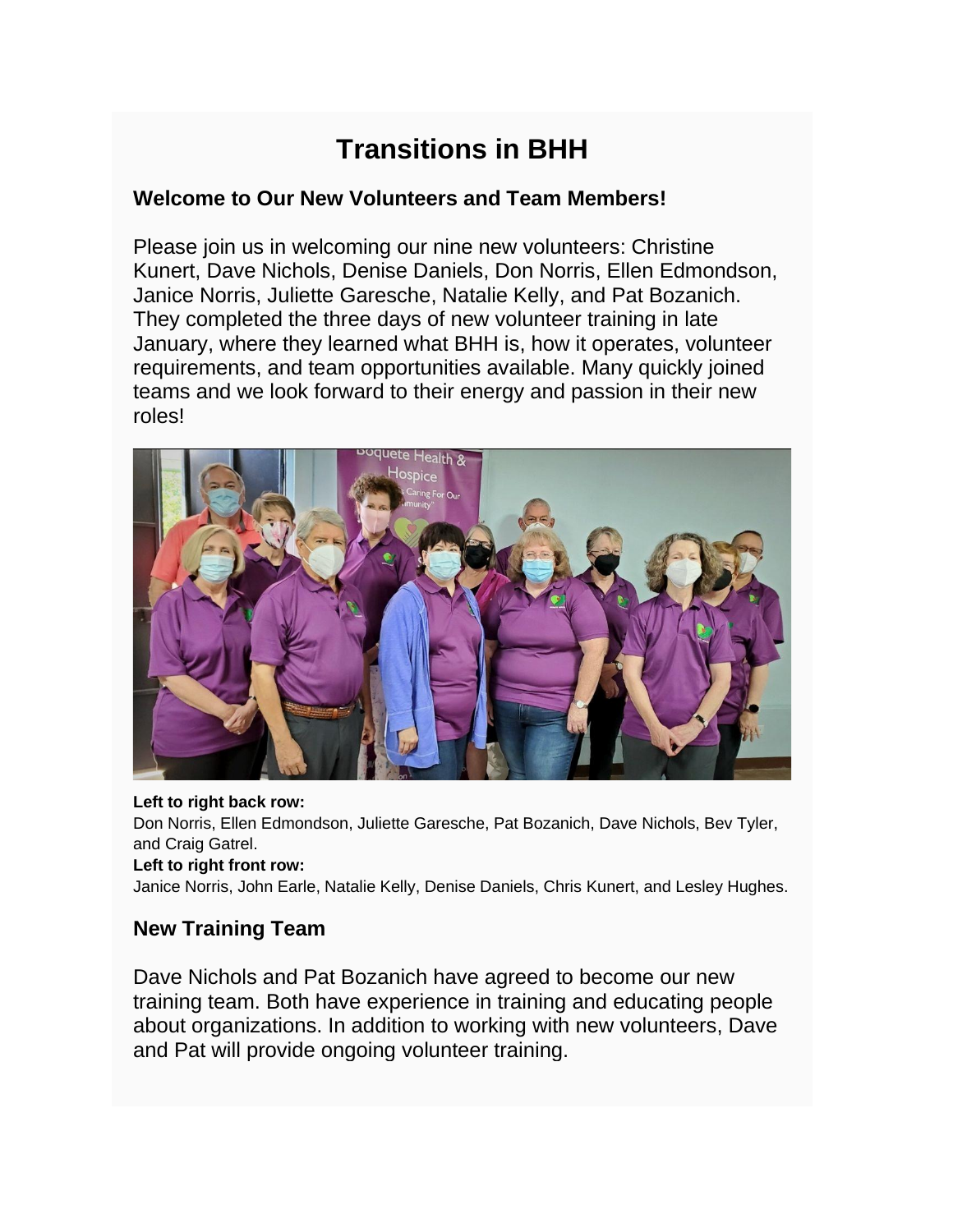#### **New Patient Care Coordinator**

Denise Daniels will serve as our third patient care coordinator. Denise has been working with the equipment team for the past few months recording equipment loans and returns. She has started her training and is working with Bev and Craig in this vital role.

#### **New Hospice and Family Care Team Lead**

Ellen Edmondson is our new hospice and family care team lead. Babbie Earle will be stepping back for a little while and Ellen has agreed to take over for her. Ellen has experience in the medical field and will be working with our patients and their families as needed. Thank you Babbie for EVERYTHING you have done!

#### **Newsletter Editor**

Natalie Kelly is working with Linda Avery over the next couple of newsletters and stepping in as editor. Linda is transitioning to other interests within BHH and other organizations. We thank Linda for all she has done to improve the newsletter over the past several months as editor.

#### **Equipment**

Don Norris has joined the equipment team and quickly jumped in to help. He is repairing and replacing parts on wheelchairs, walkers, and beds, which means we get more mileage from our equipment!

#### **Equipment – Story from the Field, by Lesley Hughes**

You never know when something will happen! Last October Chuck High and Cat Vann came to the new volunteer training and demonstrated the use of wheelchairs, walkers, crutches, canes, and gait belts.

A couple of weeks ago I fell and broke the fifth metatarsal bone in my foot. I had to have surgery to place a pin to stabilize the bone. After I was told emphatically not to walk on it, I called the patient care coordinator (PCC) and asked for crutches. She suggested that a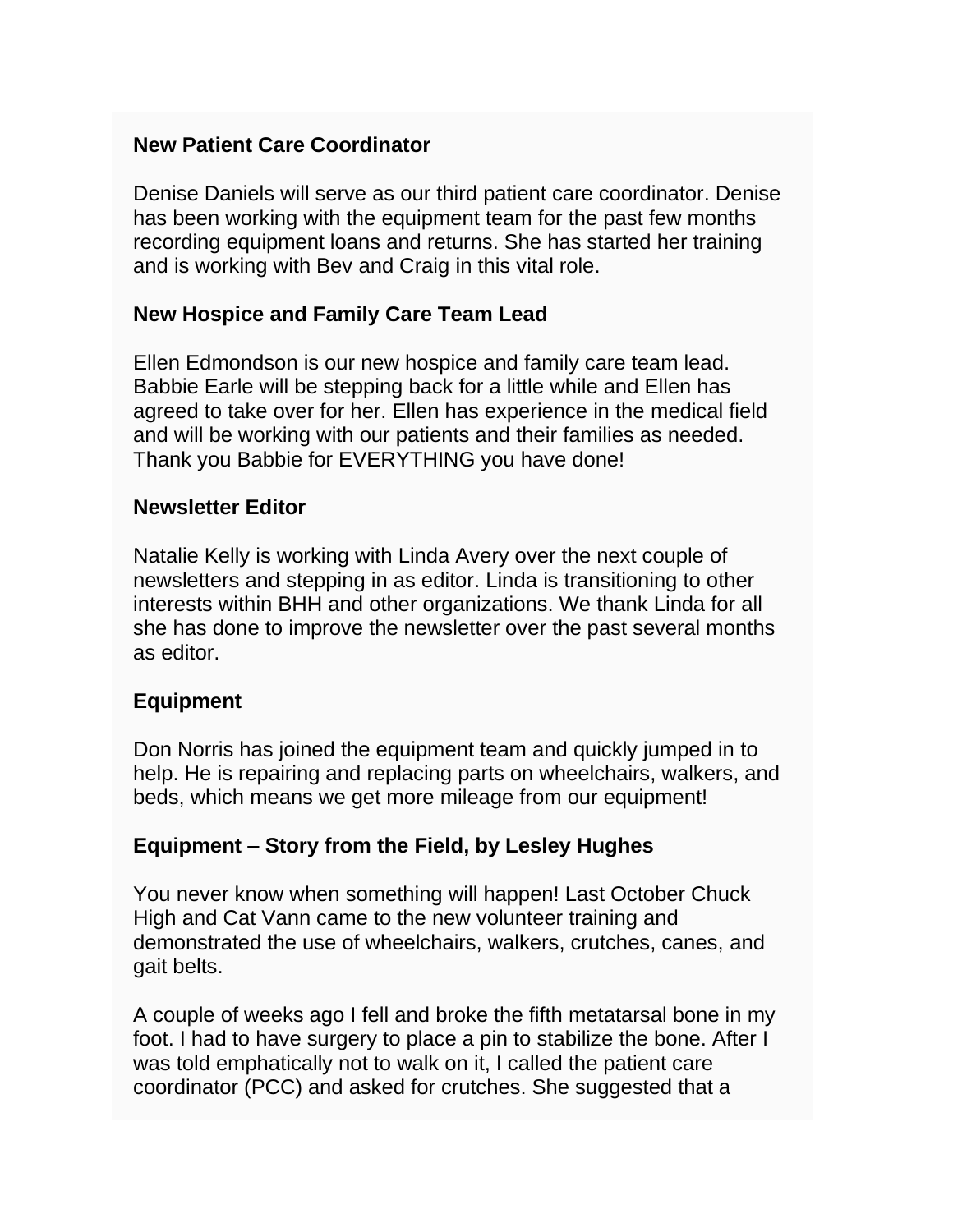walker might also be useful. I agreed and within a very short time I was being instructed in the use of both pieces of equipment (thank you Cat Vann!).

Well, it turns out that I am not very coordinated in the use of those pieces of equipment, so I asked for a wheelchair. While I could use it, I was told I needed to go to Drivers Ed because I kept running over people's toes. I saw the surgeon the next day and he gave me permission to walk, using a cane. In the space of four days I had used four of the five pieces of equipment Chuck and Cat had demonstrated. The demonstrations were very useful and I am grateful for their assistance.

The equipment team is more than willing to train people borrowing equipment in its use. And, in addition to the personal touch, the BHH website at [boquetehealth.org](https://www.boquetehealth.org/videos) has videos that explain, in both English and Spanish, the use of equipment and other patient care topics.

BHH is very fortunate (and I am very grateful) for the incredibly caring people who volunteer for us.

#### **Help Wanted – Volunteer Coordinator**

BHH needs an organized volunteer to take on the responsibilities of volunteer coordinator:

- Accepting new applications for membership, meeting/talking with prospective volunteers to learn about them, and answering any questions they may have.
- Maintaining the membership roster for future classes, including vaccination status.
- Maintaining the membership area of the database, including updates to phone/WhatsApp numbers, emails, teams, training, and skills.
- Working with the training team to reserve the venue for training.
- Communicating with potential new volunteers about upcoming training.
- Working with the training team to arrange for speakers during the training.
- Communicating with guest speakers.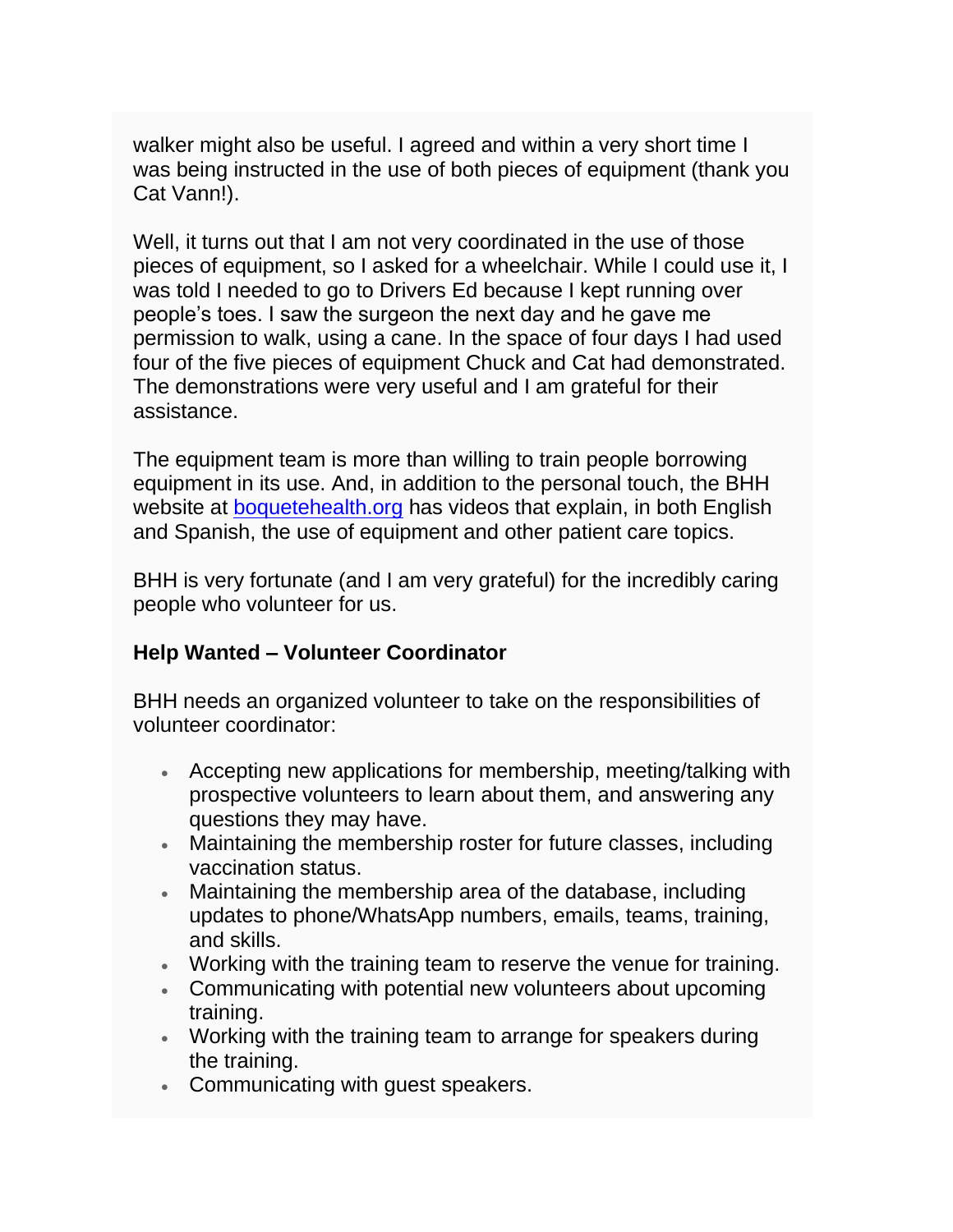• Working with new volunteers to find out their passions and where they wish to volunteer within BHH.

Much of the communications are already written, so the activities prior to each new class are:

- Sending an email reserving the venue six weeks prior to class and an email to new volunteers four weeks out, two weeks out, and one week prior to class.
- Arranging for speakers four weeks out and reminding them one week out.
- Thanking the guest speakers after they speak.
- Talking with the new volunteers and connecting the team leaders with the new volunteers.
- Following up with the new volunteers a couple of months after training to see if there are any concerns.

# **Activity Recap**

#### **February 9 General Meeting**

The February meeting was by Zoom only. Highlights of the meeting include:

- Half of the attendees in January's New Volunteer Training have already become active participants in the organization. Welcome to the team!
- The database to organize BHH information and activities goes live soon and will streamline operations and improve our efficiency.
- The website revamp is complete and the site has gone live.
- Revisions to the "Being Prepared for End of Life in Boquete" guide are almost complete, and the next class will be delivered via Zoom on April 20. While the training is helpful to everyone, it is DON'T MISS information for expats!
- In March Dra. Shannon Tuer will take on the role of medical liaison for BHH.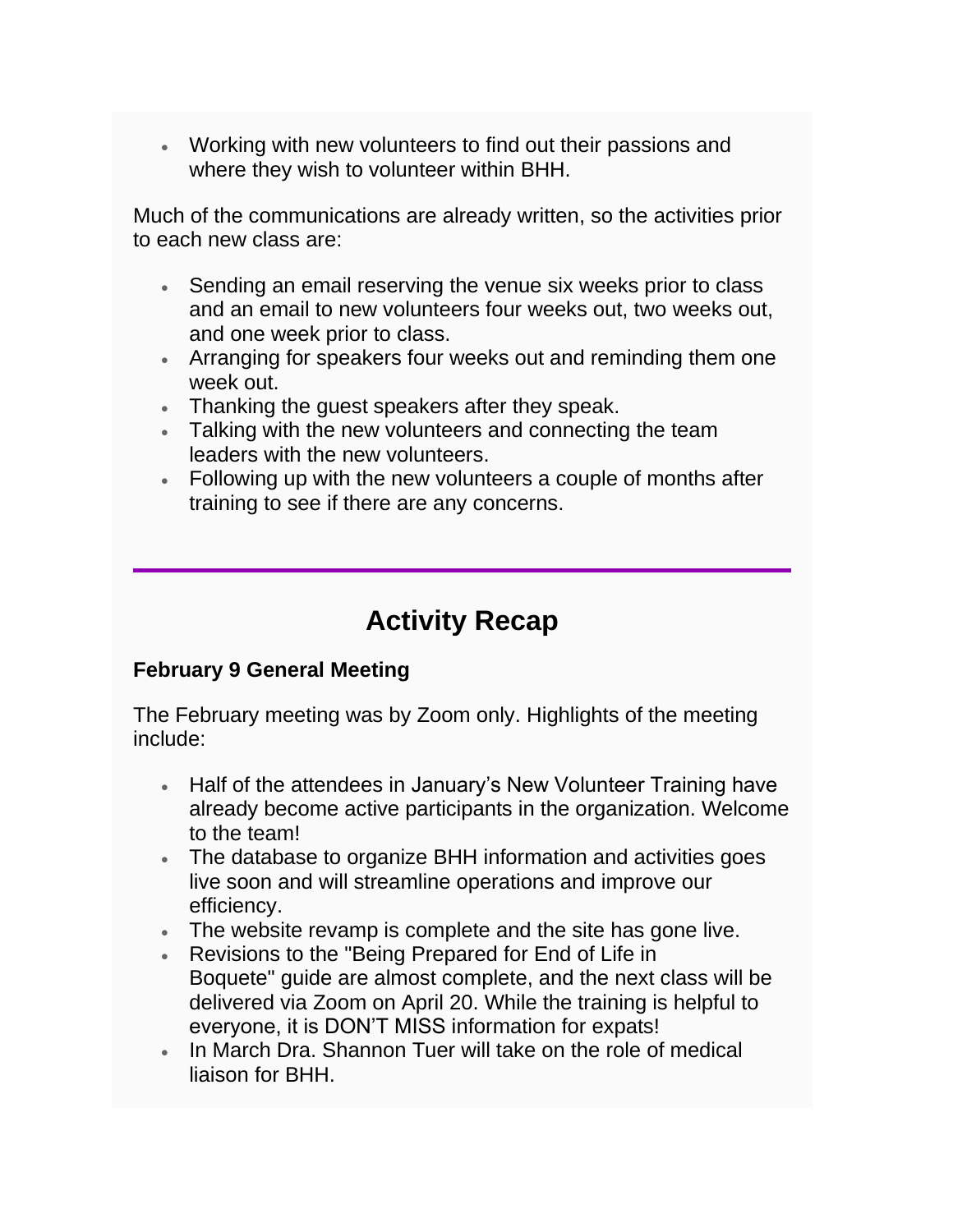- The next blood drive will be held June 11. On average, a pint of blood saves three lives. The BHH program, which partners with Hospital Regional, is the only true blood bank in Panama. If you can't donate blood (you must be under 65 years old to do so), please consider donating your time, talents, or funds to support this vital program.
- BHH is working to expand its caregiver and emotional support offerings and gained insight from Michael Polacek's presentation on "Stress, Toxic Stress and Trauma, Part 2." The third part of Michael's training will be delivered at the March meeting.





#### **The Magic of Music**

The magic of music team invites you to visit our website and use our free music playlists derived from YouTube at [boquetehealth.org/music-playlists.](https://www.boquetehealth.org/music-playlists)

Additionally, we have another list of free YouTube playlists that are associated with our articles about music: [boquetehealth.org/playlists](https://www.boquetehealth.org/playlists-music)[music.](https://www.boquetehealth.org/playlists-music)

You'll find our music articles at: [boquetehealth.org/music-health](https://www.boquetehealth.org/music-health-wellness)[wellness.](https://www.boquetehealth.org/music-health-wellness)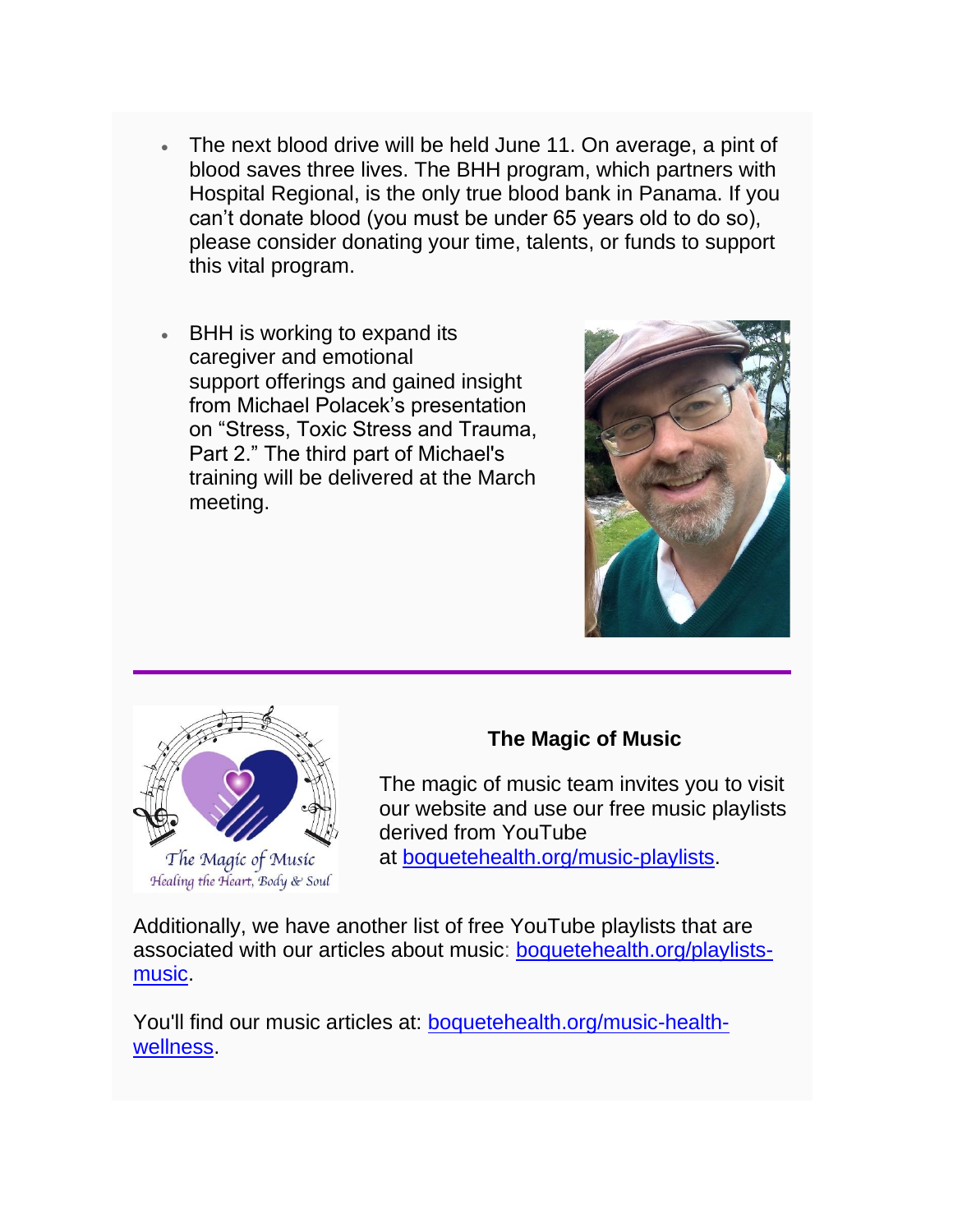Enjoy!

**Service area for the magic of music team and the Boquete Health and Hospice organization**





## **7 Best Exercises for Seniors (and a Few to Avoid!)**

Exercise and nutrition are essential parts of a healthy lifestyle throughout one's life, and as we age, our requirements are everchanging. A growing body of research illustrates how regular exercise is especially important for seniors, and how more seniors are opting for an active lifestyle instead of a sedentary one. This article shows you the benefits of exercise for older adults, the seven best forms of exercise for seniors, and a few exercises that may be hazardous to seniors' health.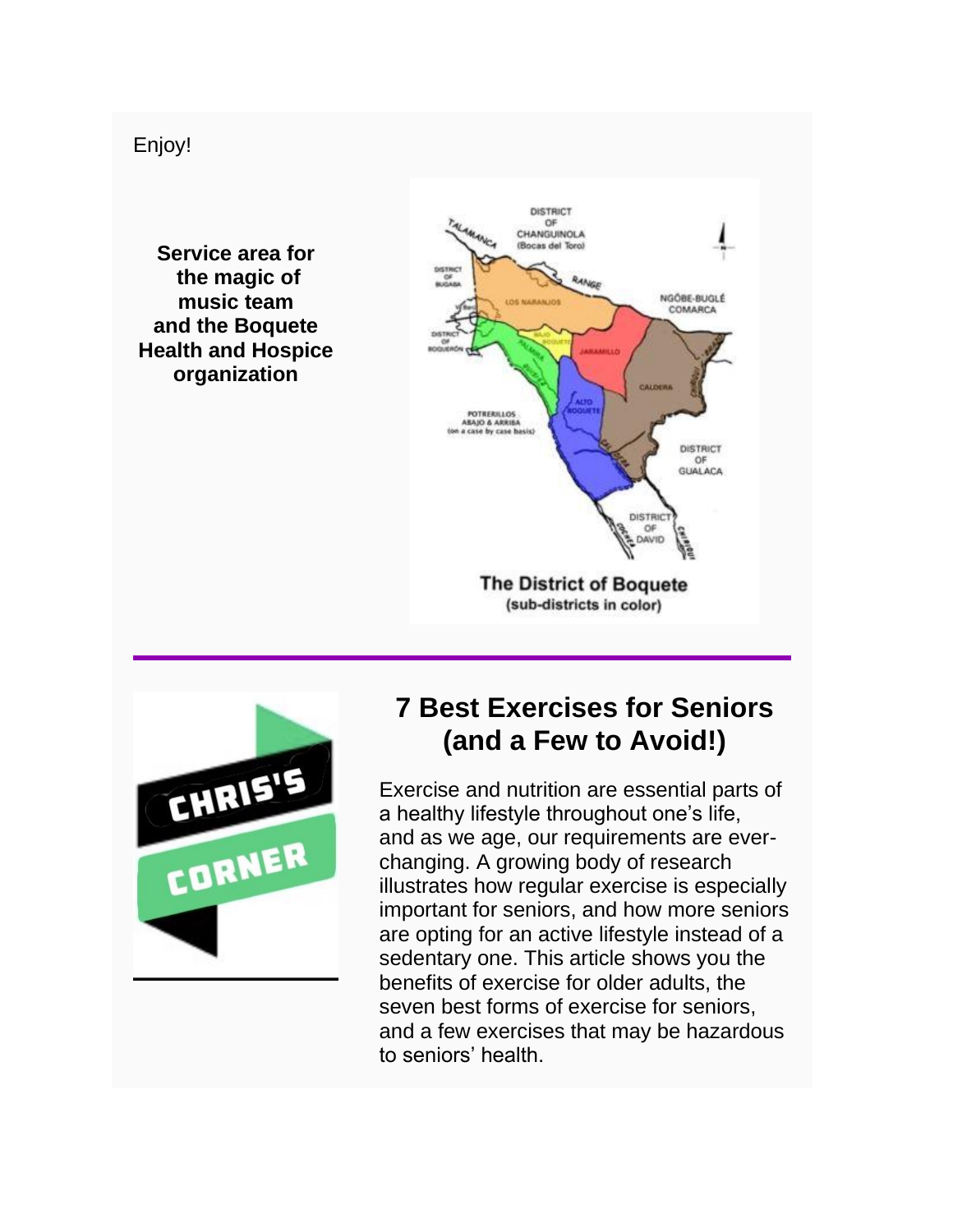# **Education Videos**

**[Read the Article](https://www.seniorlifestyle.com/resources/blog/7-best-exercises-for-seniors-and-a-few-to-avoid/)**

Education videos are up and running! They provide excellent info for caregivers and the general public in Spanish and English. Topics cover using equipment including crutches, wheelchairs, and walkers, as well as moving patients safely for patient and caregiver and general patient care. There are also informative videos on Alzheimer's and other types of dementia. To find these, go to the BHH website and choose your topic at [boquetehealth.org/education.](https://www.boquetehealth.org/dementi-and-alzheimers)

**[Videos](https://www.boquetehospice.org/videos)**

## **Need Medical Equipment?**

If you or someone you know has a need to borrow or return equipment, please contact our patient care coordinators (PCCs) at 6781-9250. All requests related to equipment must go through the PCCs. The PCCs will work with you or the caregiver to determine the appropriate equipment, availability, and loan period. Once the equipment need is identified, the PCCs coordinate with the equipment team to ensure the correct equipment is sanitized and ready to be checked out (picked up) at our locker located at Alto Dorado. A member of the equipment team will contact you or the caregiver directly to make arrangements to meet at our locker.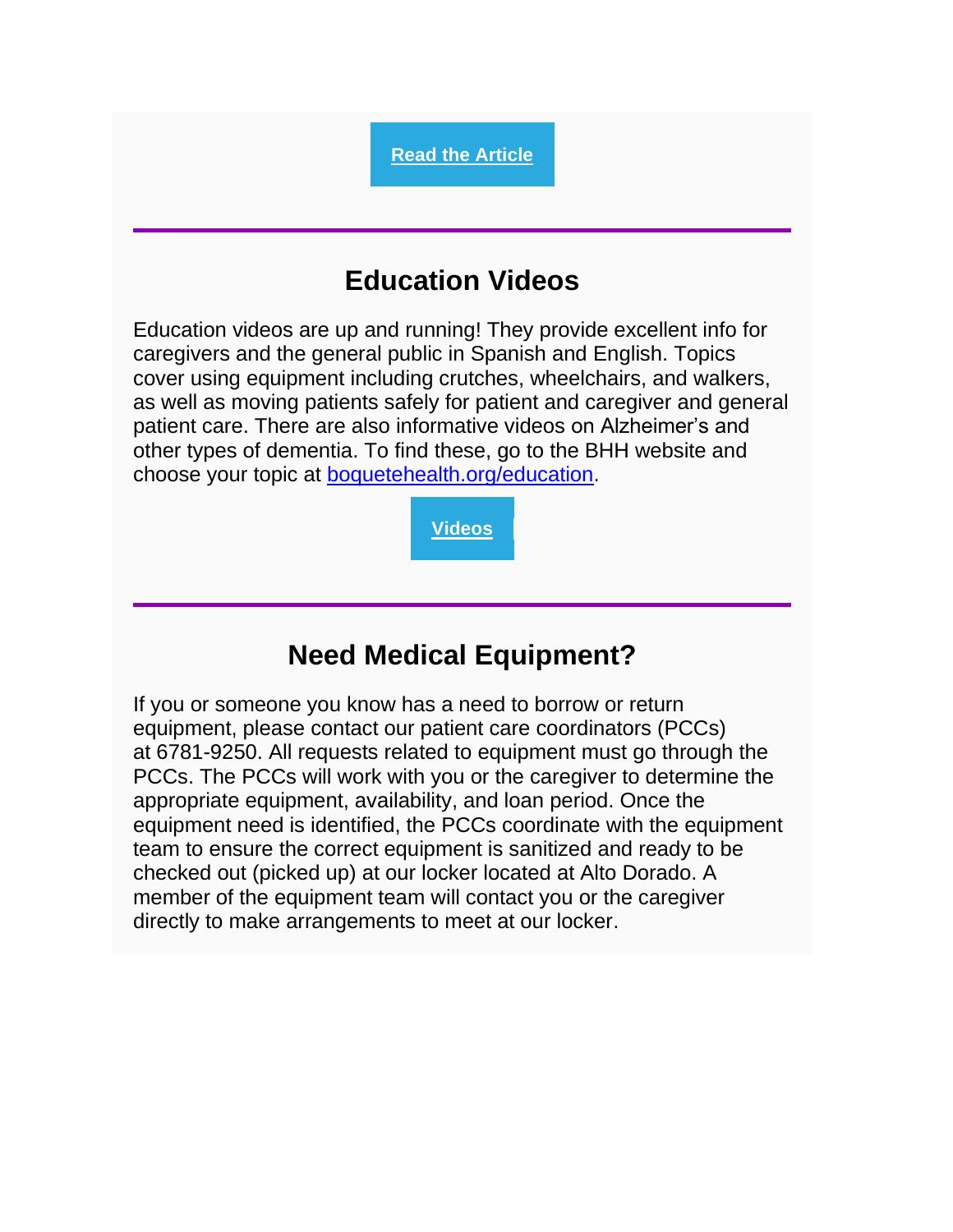

Please note that our equipment team members only go to the locker for scheduled equipment checkouts and returns. **No equipment team member is staffed at the locker and the locker is only open during specific times.** Therefore, it is important to contact the PCCs first. When you are ready to return equipment, the process is the same. Simply call the PCCs at 6781-9250.

If you are using a piece of equipment for the first time, be sure to visit our website and go to patient/caregiver videos under the education tab to learn more. Here you will find videos and information on using equipment and caring for patients in the home.

**[Videos](https://www.boquetehealth.org/videos)**

## **About the Tree of Life**

The tree was created to honor our donors and volunteers. The roots are volunteers, the trunk is the council, and the leaves are people who have donated \$100 or more. The two-color leaves are people who have donated for two years. The flowers are sponsors who donate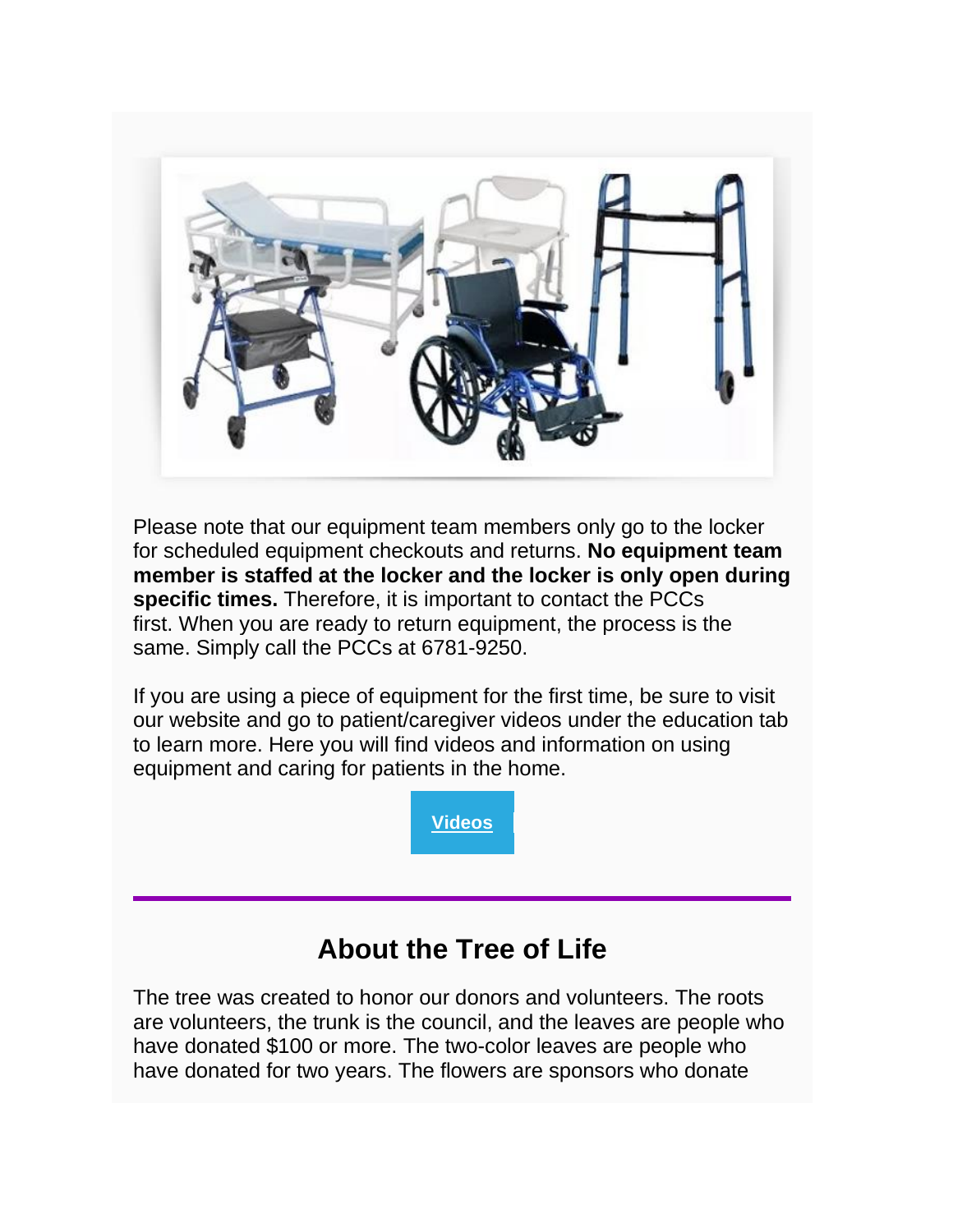\$1,000 or more. The lilies are memorials to people who have passed where family or friends have donated \$200 or more to honor them.

Add your leaf, flower, or lily by clicking the button to make our tree grow. Thank you!

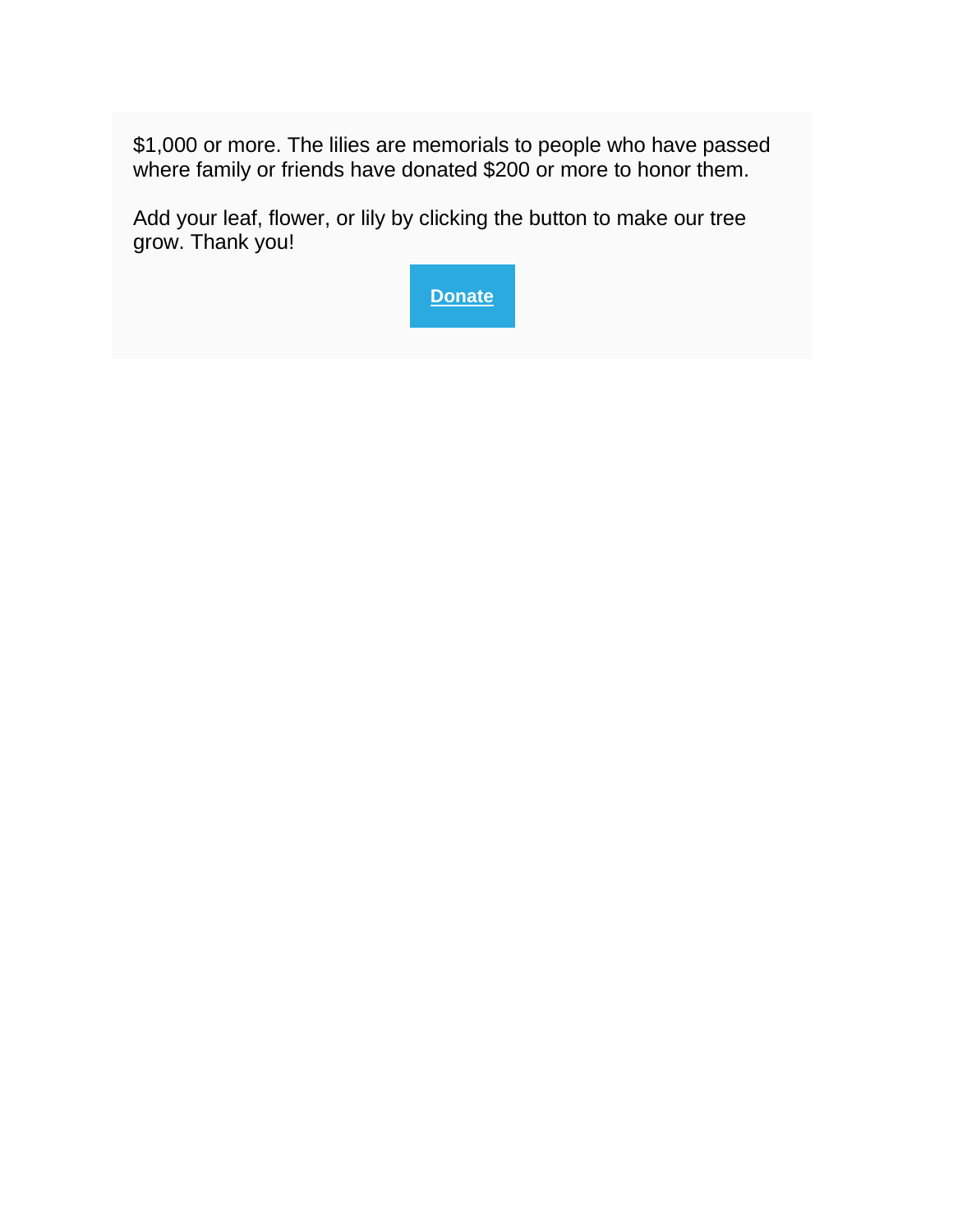

**[Click here to enlarge the tree](https://www.boquetehospice.org/lifetree)**

## **Many thanks to our new and repeat donors!**

Kenneth and Pauline Manley Anonymous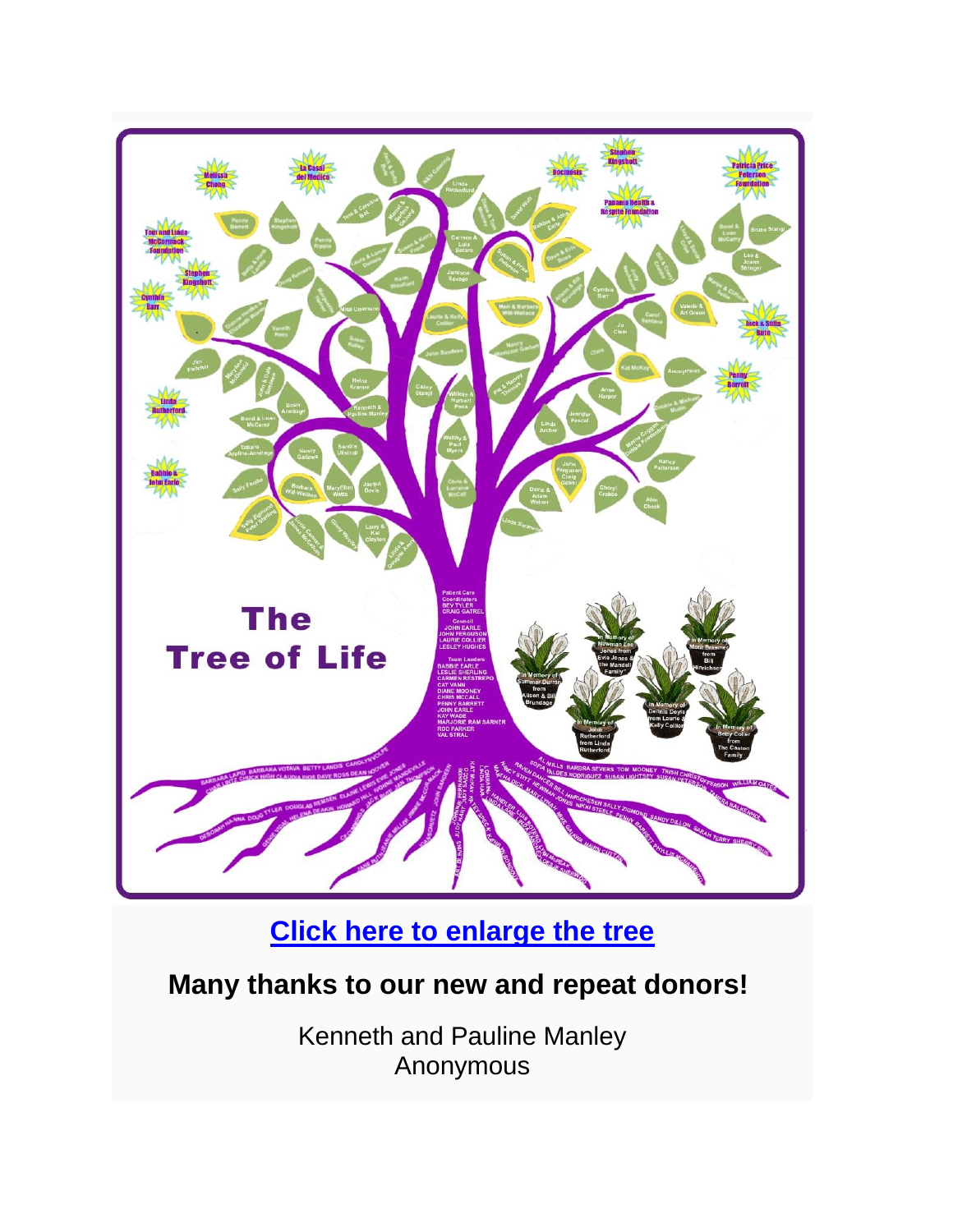Docmosis.com John and Dale Sandeen Mitzi Unamuno Bruce Stangl



The policies of the organization are posted on our website and are updated as needed at [boquetehospice.org/bhh-policies.](https://www.boquetehealth.org/bhh-policies)

**[Read](https://www.boquetehospice.org/bhh-policies)**

#### **To Make a Donation**

BHH functions with donations provided by the community. If you are interested in supporting the work we do, please make a donation. To make a financial contribution:

- To contribute checks or cash, please contact Lesley Hughes, treasurer, at [treasurer@boquetehealth.org.](mailto:treasurer@boquetehealth.org?subject=Donation)
- [Click here](https://www.paypal.com/donate?token=5NSJRh0mkDac-0XLgTUGNkJnchzViB06dKYOEgfqrB3_0Am3a-cNqsOHmxZ7RaSwEEp06-FT0k8Z4z6x) to make a Paypal donation.
- Send direct deposits to Boquete Hospice and Health Foundation, Global Bank Checking Account #16-101-23071-6

### **Contact Us**

Monday to Friday, 8am to 5pm Saturday and Sunday, 9am to 1pm **Hospice/Health:** (507) 6781-9250 **Blood Donor Program:** WhatsApp (+507) 6590-2000 or call (507) 6781-9250 **Email:** [info@boquetehealth.org](mailto:info@boquetehealth.org?subject=Info) **Website:** [boquetehealth.org](https://www.boquetehealth.org/) **Facebook:** [facebook.com/boqueteheartshandsandhelp](https://www.facebook.com/boqueteheartshandsandhelp) **Instagram:** [instagram.com/boquete\\_health\\_hospice](https://www.instagram.com/boquete_health_hospice/)**/**